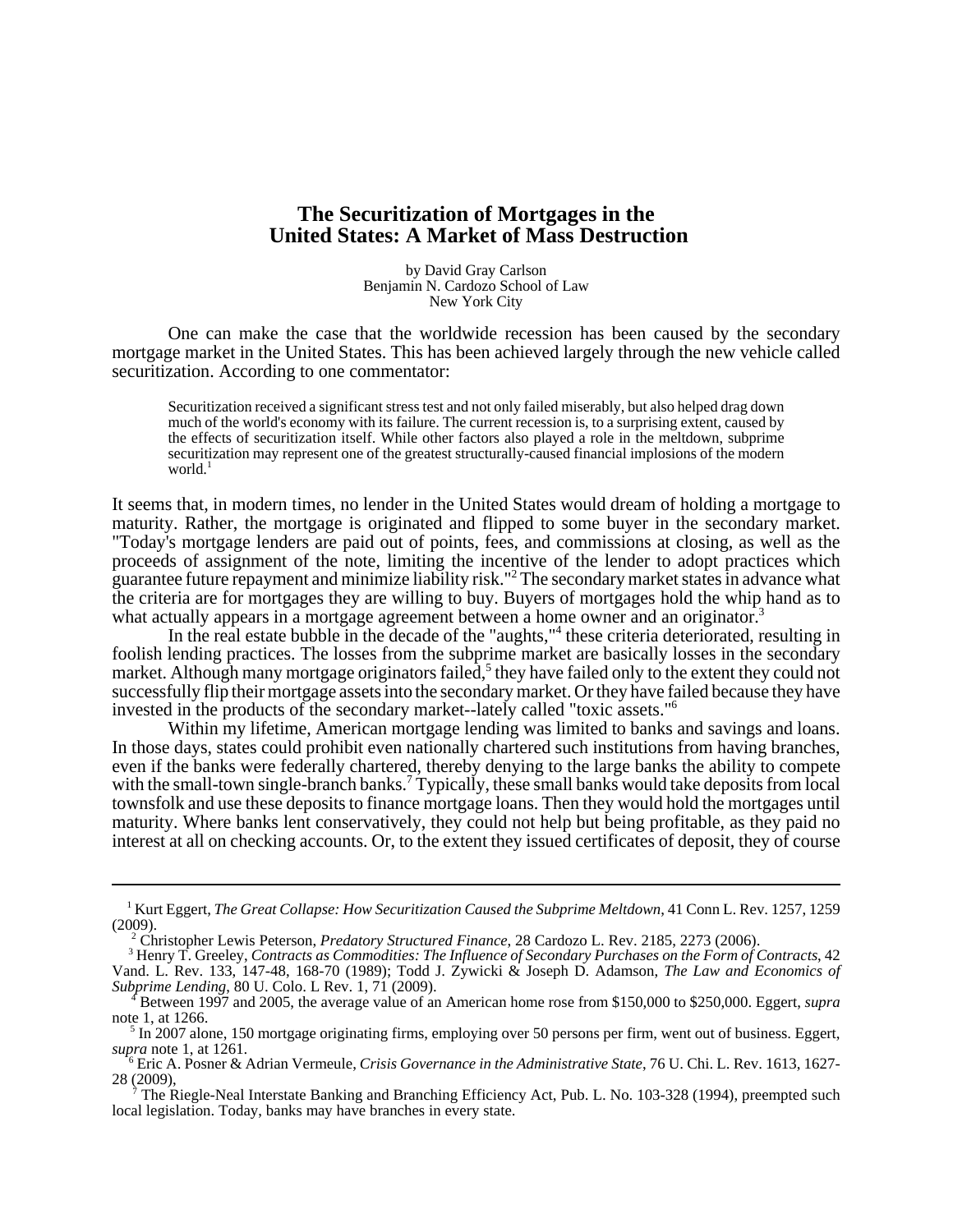had to be sure that their return exceeded the interest owed on such certificates.

Savings and loans, meanwhile, were limited by law as to how much interest they could pay on deposits. And the criteria for lending was carefully regulated. Basically, savings and loans could only lend on 80% of the appraised value of real estate, which they were required to take as collateral.

With regard to banks and S&Ls, the federal government assured all deposits less than some substantial amount. This was a signature achievement of Roosevelt's New Deal, and the capstone in the federal effort to prevent runs on banks (of the sort Jimmy Stewart staved off in *It's a Wonderful Life*). In effect, a deposit was risk free and so banks had to pay little enough interest to depositors, where they paid any at all. And just in case, S&L interest rates were fixed by law.

With the advent of the Reagan administration in 1981, the United States lost its taste for such strict regulation of its financial institutions. Prior to the Reagan administration, the life of a banker was boring. But now S&Ls could lend on anything. The limits on the amount of interest they could charge was repealed. Meanwhile, the federal government continued to insure S&L deposits.

Reagan-era legislation paved the way for subprime mortgages. The Depository Institutions Deregulation and Monetary Control Act of 1980 preempted state-law interest rate caps, thereby allowing for free floating interest rates on mortgages.<sup>8</sup> The Alternative Mortgage Transaction Parity Act of 1982 permitted adjustable rate mortgages and balloon payments.<sup>9</sup>

Private developments changed the  $S\&L$  and mortgage origination business. National exchanges were set up whereby any S&L could offer a CD to any investor nationwide. Since S&Ls could compete on price and had instant access to depositors nationwide,<sup>10</sup> it became possible for start-up S&Ls, often set up in the garage of a suburban split-level home, to get many millions in capital very fast. A notorious case was the Penn Square Bank, which quickly obtained substantial capital based on government-insured CDs peddled nationwide. Penn Square then made foolish loans, mostly in the energy market, with high yields. These loans they sold in the secondary market. When the energy industry went into recession in 1982, these loans went bad, and many venerable banking institutions failed along with Penn Square.<sup>11</sup>

The Reagan and first Bush administrations responded with an S&L bailout, as the federal government was seriously on the hook for its guaranties of deposits. Legislation created the so-called Resolution Trust Co., which became the receiver of failed S&Ls. The RTC would typically seize S&L assets and liquidate them. Often guaranties were made to buyers of these assets. Federal exposure to the "toxic assets" of failed S&Ls was high, but, significantly, the RTC ended up making a profit for the government before it was finally closed down in the late 1990s.

During this era of de-regulation, banks and S&Ls grew tired of holding mortgages to term. Rather, they sold them, thereby raising cash for further loans. This allowed banks to collect fees up front, instead of waiting for interest income over time. Banks and S&Ls found that they need or could not depend on deposits so heavily. The proceeds from the secondary mortgage market could much more efficiently generate the needed liquidity. No capital reserves were required under bank adequacy regulations, where the mortgage assets went off the books, to be replaced with cash.12 Meanwhile, with the rise of mutual funds and money markets, consumers lost interest in low-return bank deposits.<sup>13</sup>

Indeed, the secondary mortgage market created a boom in firms that were not banks or S&Ls, but were simply mortgage brokers, essentially, who financed themselves with flips and a little bridge financing. What made this possible was the advent of securitization.

Securitization stemmed from a United States Supreme Court opinion, *United Savings*

 <sup>8</sup> Pub. L. No. 96-221, 94 Stat. 132.

<sup>&</sup>lt;sup>9</sup> 12 U.S.C. § 3801-06 (2000).

<sup>&</sup>lt;sup>10</sup> Carl Felsenfeld, *The Savings and Loan Crisis*, 59 Fordham L. Rev. S57 (1991).

 <sup>11</sup> Willis R. Buck, *Bank Insolvency and Depositor Setoff*, 51 U. Chi. L. Rev. 188 (1984).

<sup>&</sup>lt;sup>12</sup> Arthur E. Wilmarth, Jr., *The Dark Side of Universal Banking: Federal Conglomerates and the Origins of the Subprime Financial Crisis* 41 Conn. L. Rev. 963, 984-85 (2009). 13 Felsenfeld, *supra* note 10, at S20.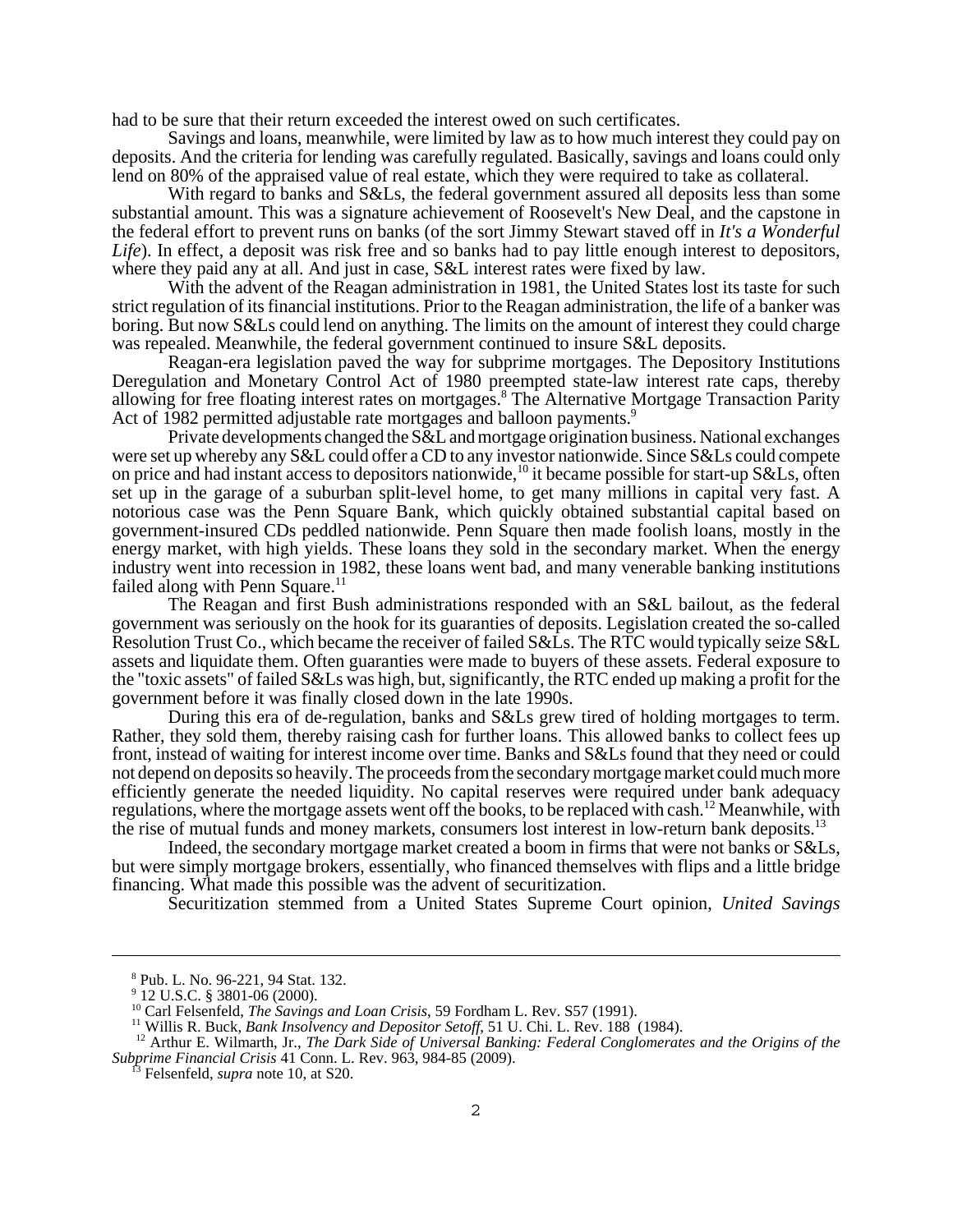*Association of Texas v. Timbers of Inwood Forest Associates, Ltd.*,<sup>14</sup> certainly the most important American bankruptcy decision ever. This ruling held that companies in bankruptcy reorganization did not have to pay interest to undersecured creditors, while the bankruptcy was pending. This was an enormous competitive advantage to capital-intensive companies financed by secured debt. These firms could park in bankruptcy proceedings and live interest-free for the duration of the proceeding.

Now what does this have to do with the secondary mortgage market, you may ask? Financial markets invented a product to respond to this judicial opinion. Hence securitization was born. Initially, it was designed to replace secured loans with the sale of assets. Imagine a company with accounts receivable. Rather than wait for the accounts to be paid, the company uses the accounts as collateral for a secured loan. This is precisely the province of *Timbers of Inwood Forest*, which amounts to a "bankruptcy tax" on secured lending. A firm that has borrowed with assets as security owed no interest compensation to the extent the secured loan was underwater. But if the accounts could be sold once and for all time, the bankruptcy tax could be avoided. Thus, securitization, in its origin, was a tax avoidance procedure, based on the formal difference between secured loans and sales. Of course, lawyers loved to make the sales as close to secured loans as possible, to remove residual risk from the buyer/lender back to the seller/borrower. The question in securitization was always, how much recourse could the buyer have against the seller without sacrificing the all-important concept of the "true sale" of accounts.

In securitization, the accounts are supposedly "sold." The buyer is a "special purpose vehicle," or "special purpose entity." These entities would be organized as subsidiaries of the "originator." The SPV would raise cash by selling short term debt to the public. The idea of securitization was the promise of bankruptcy remoteness. The SPV could not possibly go bankrupt, supposedly, because it had only liquid assets easily valued and only short-term debt incurred solely to buy those assets. Meanwhile, if the originator was bankrupt, the SPV (not the originator) controlled the cash flow, so that the bad incentive created by *Timbers of Inwood Forest* could be evaded. In short, the product, through contractual arrangement, avoided the bankruptcy tax of *Timbers*. This is proof of the Coase Theorem, which preaches "who cares about law when the transaction costs of contracting are low?"

Very soon after the invention of securitization, mortgage originators found it a convenient way to sell their mortgages in the secondary market. To the extent originators were banks or S&Ls, they were ineligible for bankruptcy reorganization, so a product that promised to be bankruptcy-remote expanded into financial media for firms that, by law, were already bankruptcy-remote. Securitization is where most subprime mortgages traded in the secondary market.

By far the most significant factor in the secondary mortgage market are two federally chartered companies nicknamed Fannie Mae<sup>15</sup> and Freddie Mac.<sup>16</sup> These entities were created in the midtwentieth century to buy mortgages, thereby creating liquidity in the mortgage lending industry. Unlike banks that, at the time, had geographic restrictions, Fannie and Freddy were chartered by the federal government and could operate anywhere. Fannie and Freddie would set criteria for mortgages they were willing to buy. Mortgages were written strictly to accommodate them. Mortgages that adhered to the rules of Freddie and Fannie were called "conforming loans" or "prime loans," as opposed to the subprime mortgages that proved so poisonous to the worldwide economy.

The way Freddie and Fannie would finance themselves was to issue mortgage passthrough certificates. These are what later would be called collateralized debt obligations (CDOs) or mortgagebacked securities (MBSs). They were non-recourse notes issued on a designated number of mortgages

<sup>&</sup>lt;sup>14</sup> 484 U.S. 365 (1988).

<sup>&</sup>lt;sup>15</sup> The official name is the Federal National Mortgage Association (FNMA), created by congressional legislation in 1938.

<sup>&</sup>lt;sup>16</sup> Short for the Federal Home Loan Mortgage Corp. Freddie was created by the Emergency Home Finance Act of 1970. The difference between Fannie and Freddie was that the former bought mortgages from banks and the latter from S&Ls. But this distinction has long since been erased. The two corporations are now simply competitors. There is also the Government National Mortgage Association (GNMA), or Ginnie Mae. Ginnie Mae, spun off from Fannie Mae in 1968, guarantees selected mortgages and buys them only if there is a default. Properly, it is a government agency, not a privately held corporation and is not part of the story of the secondary mortgage market.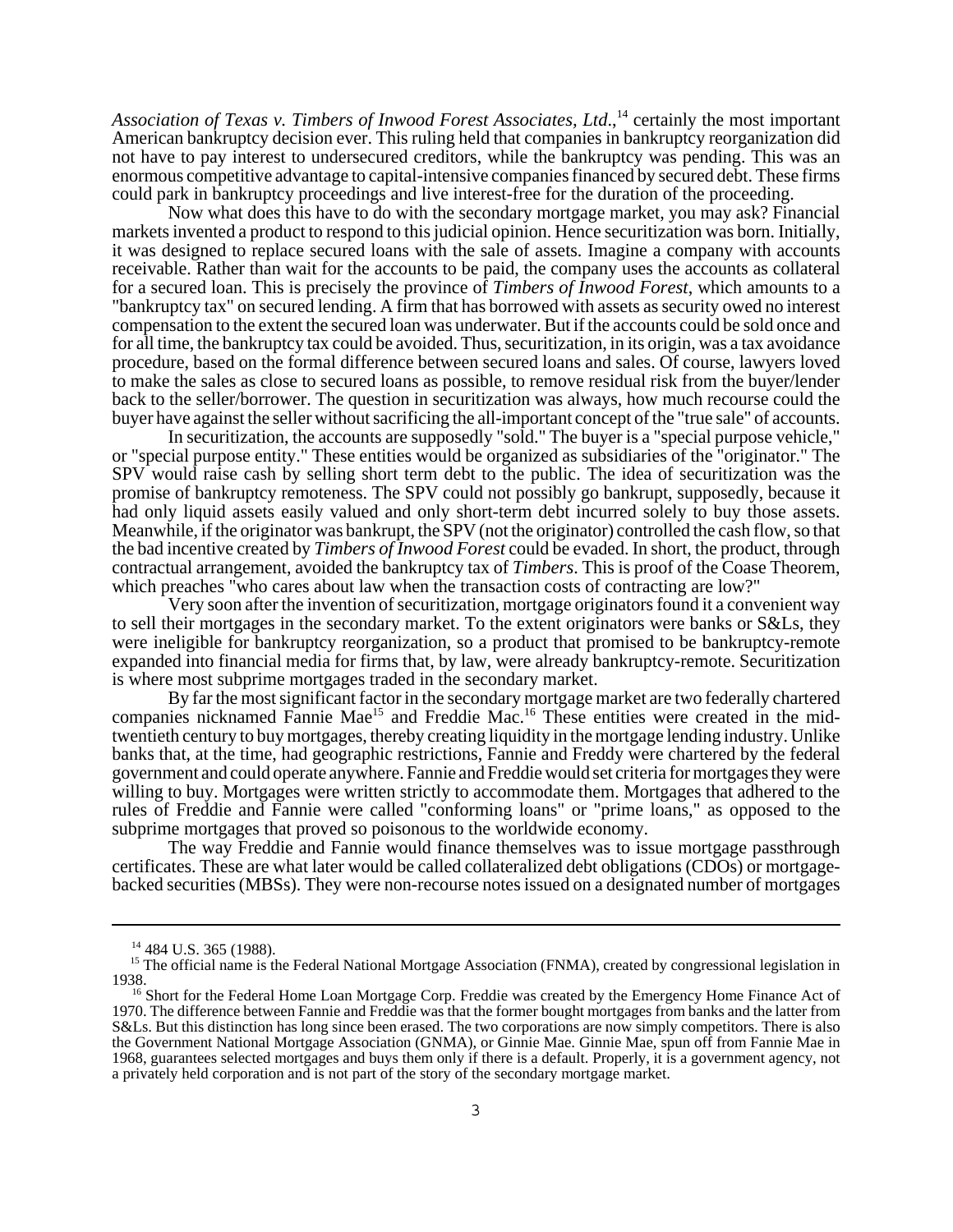bundled together by Freddie or Fannie. In effect these were securitizations *avant la lettre*.

Some of the story of the worldwide recession turns on Freddie and Fannie. Although they dealt in conforming loans, toward the height of the real estate bubble, these entities could not resist buying up subprime and so-called Alt-A loans,<sup>17</sup> to the point where Fannie held one in three of all subprime loans and two out of three Alt-A loans.<sup>18</sup>

Freddie and Fannie have now been thrown into receivership under special legislation passed in the frenetic autumn of 2008.<sup>19</sup> The future of these companies is a matter of vigorous debate. For the moment, the Obama administration plans to perpetuate these firms on the ground that they really have lowered the cost of debt service that American home owners must pay.

American financial institutions were far from prepared to sacrifice the profits in the secondary market to Freddie and Fannie. And so they offered competing securitized products--CDOs. These often contained subprime mortgages, but they could also contain risky credit card receivables and other junky payment intangibles. It became popular to sell off these CDOs in tranches. The highest tranche would often be guaranteed and so would obtain a AAA rating.20 The lower tranches would be riskier. By this trick, AAA securities could be wrung out of junk.

Because the secondary market was so vigorous, the United States developed an entire set of mortgage originators that were not banks. These originators might deal with Freddie and Fannie, but they also had other arrangements, resulting from the fact that Fannie and Freddie (as well as other securitizers)<sup>21</sup> would force sellers to take back mortgages if they went into default too quickly. Having taken back these so-called "scratch-and-dent" mortgages, these too had to be sold in order for the originator to stay liquid. This led to the practice of repurchase agreements, or repos. A repo is supposed to be bankruptcy-remote--that is to say, the sold item was thought not to be part of the bankruptcy estate of the originator. Hence, an originator, having repo'ed an asset, might not be liquid enough to buy back the item as promised, but the sold item would be out of the bankruptcy estate and so it could be sold. Originally, the repo market was limited to federal treasury securities and, significantly, Freddie and Fannie mortgage passthrough notes, because these were fungible. The obligation of the repo seller was to buy back an instrument *like* the sold item (not to buy back the exact item sold). But soon enough mortgage originators wished access to the repo mechanism. To accommodate this, Congress amended the Bankruptcy Code in 2005 to make "whole loan repos" immune from the automatic stay, which enjoins any disposition of property of a bankruptcy estate once the bankruptcy petition is filed. Whole loan repos are not really repos. There is no fungibility. If I sell you a mortgage note involving 1325 Elm Street in Fairview NJ, I promise to buy back that exact mortgage and not one that resembled it, such as the mortgage on 1323 Elm Street. The reason for no fungibility is that the boiler in 1323 Elm might be shot, but is in good shape at 1325 Elm. Repo sellers were not about to empower the buyer to substitute inferior properties for the prime stuff originally sold.

Although these are not repos, nevertheless, courts have so far upheld the immunity of the whole loan repo from the bankruptcy estate, on the theory that this what Congress must have intended.<sup>22</sup> Ironically, none of this made a difference when the subprime market went bad, since the repo partner found no one would touch the repo'ed mortgage, and the repo partner was forced to absorb the loss, just as any secured lender would.

<sup>&</sup>lt;sup>17</sup> Alt-A loans are made to "borrowers who have prime credit scores but cannot provide full income documentation, or otherwise pose a higher risk." Zywicki & Joseph D. Adamson, *supra* note 3, at 7.

<sup>&</sup>lt;sup>18</sup> David Reiss, Fannie Mae and Freddie Mac and the Future of Federal Housing Finance Policy: A Study of *Regulatory Privilege*, 61 Ala. L Rev. (2010), at 27 (forthcoming); Kathleen C. Engel & Patricia A. McCoy, *Turning a Blind Eye: Wall Street Finance of Predatory Lending*, 75 Fordham L. Rev. 2039, 2061 (2007).

<sup>&</sup>lt;sup>19</sup> The Housing and Economic Recovery Act of 2008.

<sup>&</sup>lt;sup>20</sup> There are three rating agencies in the United States: Moody's, Standard & Poor's, and Fitch Investment Co. All three are currently garnering heavy blame for rating as AAA investments that within months or weeks would sell for 40 cents on the dollar.

 <sup>21</sup> Engel & McCoy, *supra* note 18, at 2062-63.

 $22$  In re American Home Mortgage Holdings, Inc., 411 B.R. 181 (Bankr. D. Dela. 2009).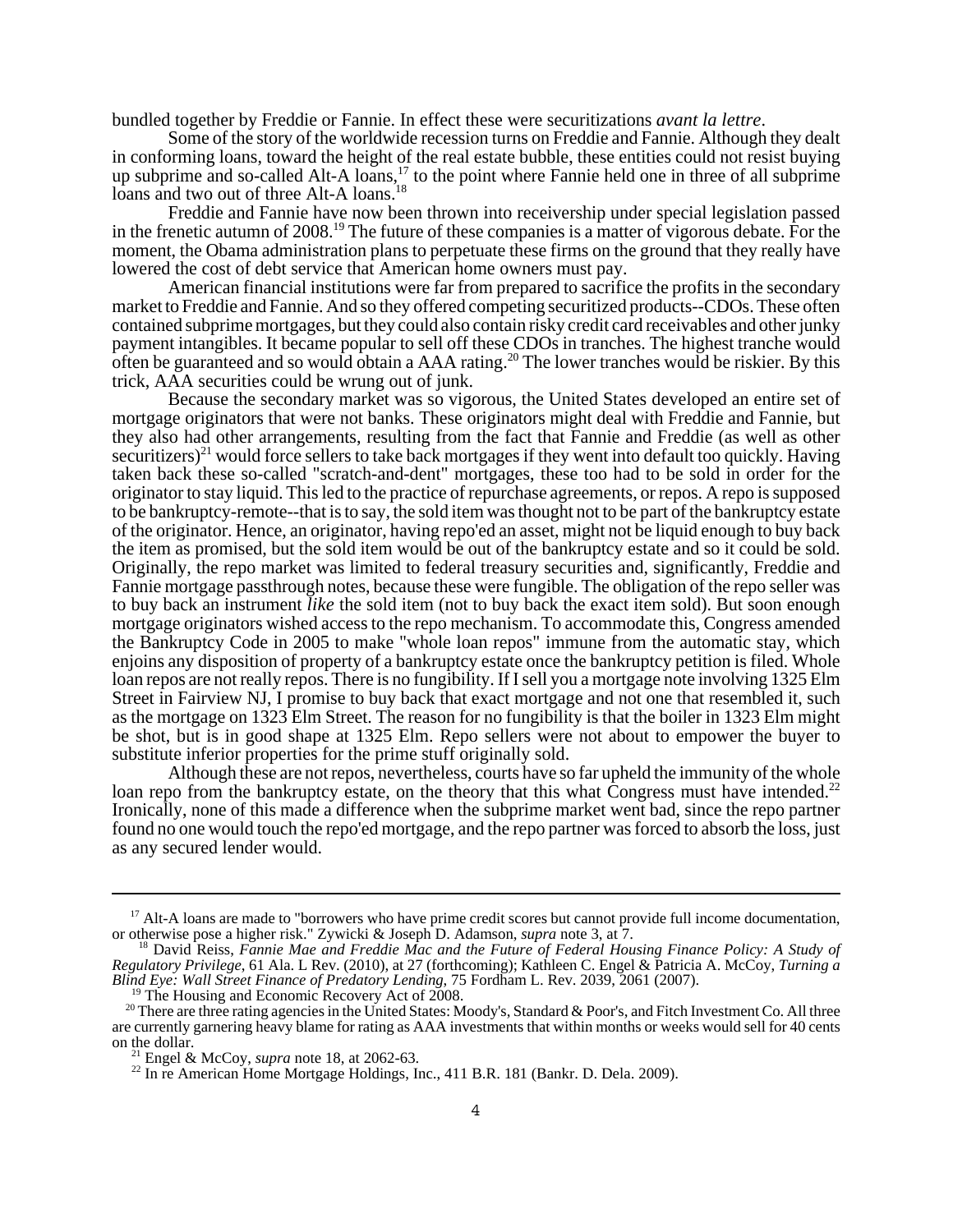The secondary mortgage market has been accused in complicity with predatory lending.<sup>23</sup> Suppose a mortgage lender violates the law with regard to a mortgage loan. But then the mortgage loan is securitized or repo'ed out. The buyer is often not liable for the original sin of the mortgage, especially where the mortgage is connected with a promissory note.<sup>24</sup> The secondary market therefore serves to immunize the ultimate investor from any claim sounding in predatory lending.

With mortgage foreclosure so prevalent, the messy procedures tolerated in the secondary mortgage market now causes legal difficulties in actually foreclosing. Borrowers have learned that the ostensible owner of the mortgage cannot really prove its ownership rights. It doesn't possess the underlying note. Its interest is not recorded in the real estate records. On the other side of the coin, borrowers discover that there is no one out there who can agree to a workout. There is usually a collection agent, who is typically the originator,<sup>25</sup> but, while this entity can collect or foreclose, but it cannot usually not bind the principals to the workout.<sup>26</sup>

This latter problem could be solved in bankruptcy. A bankruptcy court might value the property and approve of a reorganization plan, whereby the lender is forced to take restructured payments reflecting the reduced value of the underlying property. Such a deal, if properly administered, would make the borrower and the assignee of the mortgage better off. But such a power, called "cram down" in American legal patois, has never been allowed in the home mortgage market,<sup>27</sup> even though it is routinely allowed for other kinds of secured loans. President Obama actually campaigned on the issue of expanding cram down to home mortgages, pointing out that Senator McCain, his opponent, owned seven houses and could legally cram down six of seven mortgages, whereas the typical beleaguered borrower could not get a cram down of his one principal residence. This political initiative, however, seems to be dead politically. It was killed off by the banks, who undoubtedly used some of their federal bailout money to pay lobbyists to kill off the legislation. I should add that this bankruptcy proposal is scary for mortgage lenders. As it now stands, they are basically immune from consumer bankruptcies. Under the cram down proposal, they would have to hire a bankruptcy lawyer because house valuations are big money for the lenders. As there are over a million consumer bankruptcies a year in the United States, most of them involving mortgage debt, this would be a major change in lifestyle for the lenders.

An emerging market solution to the problem that securitization causes for workouts is for firms to buy the properties at foreclosure sales. But this is done only after the firm has agreed with the homeowner on some new mortgage agreement that the homeowner can actually afford. Whereas no one has the power to agree to the workout before closure, the firm buys a fee simple absolute estate and can make whatever deal it wants with the homeowner or anyone else. These firms promise to keep homeowners in their houses on economically realistic terms. Any losses would be visited upon the SPV owning the mortgage note. Of course, the homeowner will have a personal obligation to repay the mortgage, where the winning bid is below the face amount of the mortgage note. So the homeowner might have to supplement the deal with a personal bankruptcy in which the personal recourse against the homeowner might be discharged.

So what reforms are Americans now considering?

It has been suggested that subprime mortgages be banned, to the extent that mortgage payments do not match the income cashflow of the borrower.<sup>28</sup> Or that the possible mortgage agreements be

 <sup>23</sup> For a list of actionable predatory lending practices, see David Reiss, *Subprime Standardization: How Rating Agencies Allow Predatory Lending to Flourish in the Secondary Mortgage Market*, 33 Fla St. L. Rev. 985, 999-1000  $(2006).$ 

 <sup>24</sup> An exception is the Home Ownership and Equity Protection Act, which imposes strict liability on assignees of carefully defined "high cost loans.". 15 U.S.C. §  $1641(d)(1)$ .

<sup>&</sup>lt;sup>25</sup> Engel & McCoy, *supra* note 18, at 2063. Often originators will sell the right to collect to some more efficient economy-of-scale firm. *Id*. at 2075. 26 Engel & McCoy, *supra* note 18, at 2078.

 $27$  11 U.S.C. § 1322(b)(2).

 <sup>28</sup> Alan M White, *The Case for Banning Subprime Mortgages*, 77 U. Cin. L. Rev. 617 (2008).